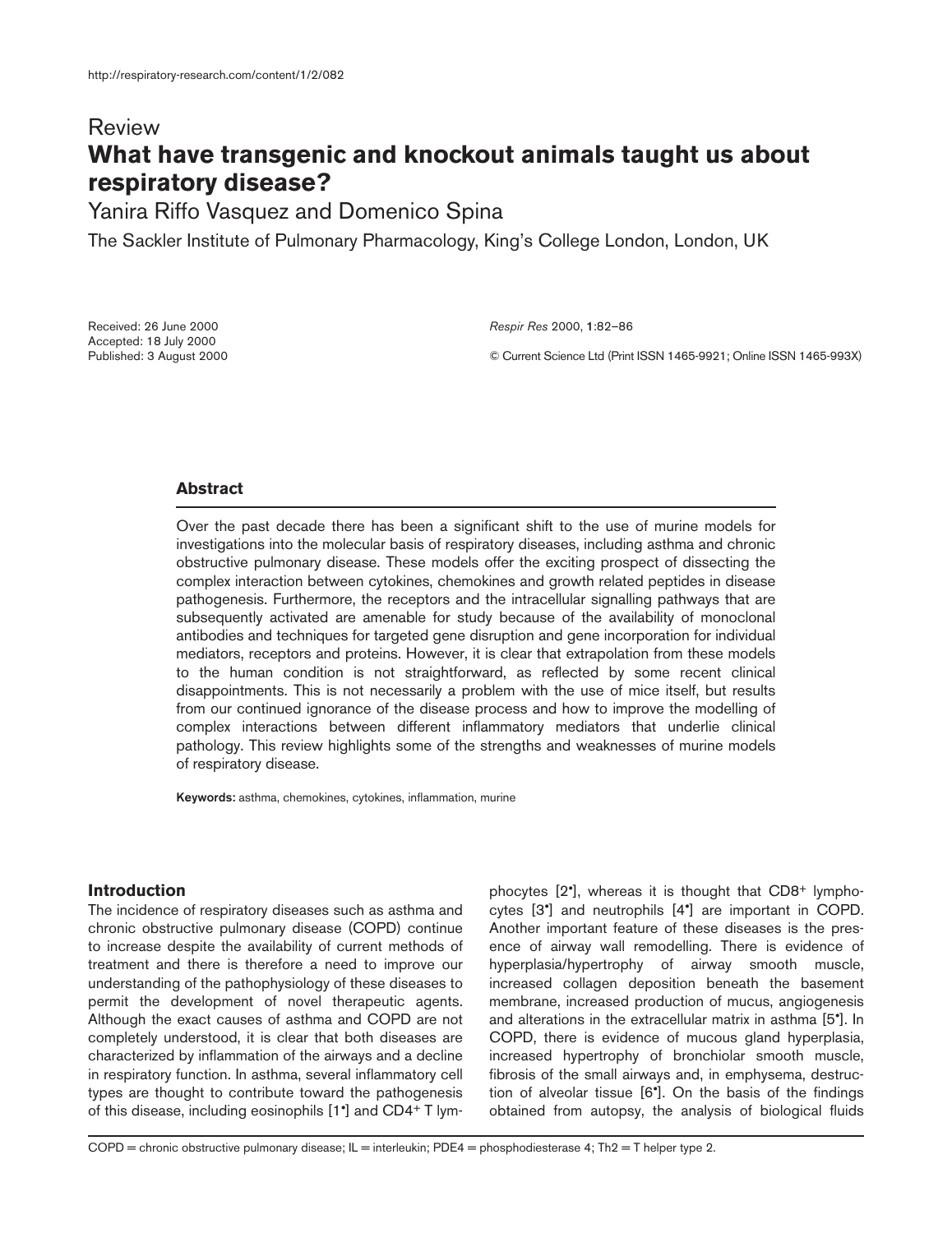and, more recently, biopsies from individuals with respiratory disease, a variety of animal models have been used to study many of the characteristic features of these diseases. For example, in asthma research, there are models of airway inflammation that have been developed in sheep, dogs, cats, rabbits, rats, guinea-pigs and primates. In general, these models are useful; moreover, there are known instances of natural sensitivity to environmental allergens in sheep, dogs and primates. Furthermore, their large size means that repeated measurements can be made quite easily within the same animal.

The mainstay of treatment for asthma includes bronchodilators such as  $\beta_2$ -adrenoceptor agonists and glucocorticosteroids; for COPD, ipratropium bromide and  $\beta_2$ -adrenoceptor agonists are used. With the aid of animal models, a new class of anti-asthma drug (the leukotriene antagonists) has been introduced clinically [7] and clinical trials are in progress with another drug class, the phosphodiesterase 4 (PDE4) inhibitors [8]. Although the introduction of one new drug after 30 years for the treatment of asthma seems disappointing, it is worth remembering that our understanding of the disease process has altered from a simple model of controlling bronchoconstriction to attempts at modulating the inflammatory response and the remodelling of the structural airway. Furthermore, animal models have been useful in the development of better bronchodilator drugs such as long-acting  $β_2$ -adrenoceptor agonists, including salmeterol and formoterol, better glucocorticosteroids (for example fluticasone) and in the development of leukotriene antagonists. Despite the criticisms and imperfections of animal models in general, they still offer us a useful tool in the study of respiratory airway disease.

#### **Murine models of airway inflammation**

The use of mice as models of human respiratory diseases began to emerge in the early 1990s, and there were more than 500 publications in the latter half of that decade. The principal reason for using mice is that it enables investigators to study the role of the immune system in respiratory disease. Indeed, considerable attention is now focused on understanding the role of cytokines, chemokines and growth related peptides in asthma because these substances are often detected in bronchial tissue and have a wide variety of pharmacological and immunological activities [9•]. The mouse model is amenable for study because of the existence of monoclonal antibodies specific for murine proteins, and the availability of knockout and transgenic mice. It is these latter two aspects that make the use of the mouse a powerful biological tool in the study of inflammatory disease because this technology is not currently available in other species. Furthermore, the lack of selective non-peptide antagonists to many of the cytokine, chemokine and growth factor receptors makes these models highly attractive.

As with other animal models, murine models of allergic inflammation show many of the characteristic features of the clinical disease. Thus, allergic mice undergo early and late 'asthmatic' responses [10•] and demonstrate serumspecific IgE, recruitment of lymphocytes, eosinophils and bronchial hyper-responsiveness to human relevant antigens such as Der p1 [11•]; murine models can also be used to study various aspects of airway remodelling after protocols involving chronic challenge with antigens [12]. Moreover, many of the cytokines, chemokines, growth related peptides and their receptors that are expressed in human respiratory disease are also found in these allergic models of inflammation.

Another important aspect of any 'asthma' model is whether some of the characteristic features of the disease are attenuated by drug treatment. Thus,  $β_2$ -adrenoceptor agonists provide effective bronchoprotection against antigen challenge, and glucocorticosteroids attenuate the development of the late asthmatic response [10]. Similarly, glucocorticosteroids are effective at inhibiting the recruitment of eosinophils and bronchial hyper-responsiveness after chronic challenge with antigens [13]. There is currently enormous interest in the possible anti-inflammatory activity of PDE4 inhibitors for the treatment of asthma and COPD [8] and it is of interest that the PDE4 inhibitor, rolipram, attenuated eosinophilia and bronchial hyperresponsiveness in a murine model of allergic inflammation [14]. As with other models, murine models of respiratory disease can be modulated by current therapeutic modalities and therefore offer the possibility of testing potentially novel anti-inflammatory agents. It is also clear that many false positives will be found that will fail the clinical test and will therefore require an adjustment to our current concepts of disease pathophysiology. This iterative process between biological modelling and clinical evaluation is not unique to human respiratory disease but is also a feature of other human diseases, including cardiovascular disease and cancer.

# **What we have learned from these models**

It is immediately obvious that our understanding of the role of the immune system in the initiation and propagation of the inflammatory response in the airways has increased enormously. Furthermore, the complex pathways that are being realized have offered an array of potential target sites for the development of novel therapeutic strategies for the control of inflammatory disease. The current model of airway inflammation in the mouse is one driven by T helper type 2 (Th2) lymphocytes secondary to antigen presentation from dendritic cells [2]. Antigen-specific Th2 cell clones generate a range of cytokines, including interleukin (IL)-4, IL-5, IL-9 and IL-13, which are important for the regulation of a range of inflammatory cells, including B cells, eosinophils, epithelial cells and fibroblasts. Both IL-4 and IL-13 are important in the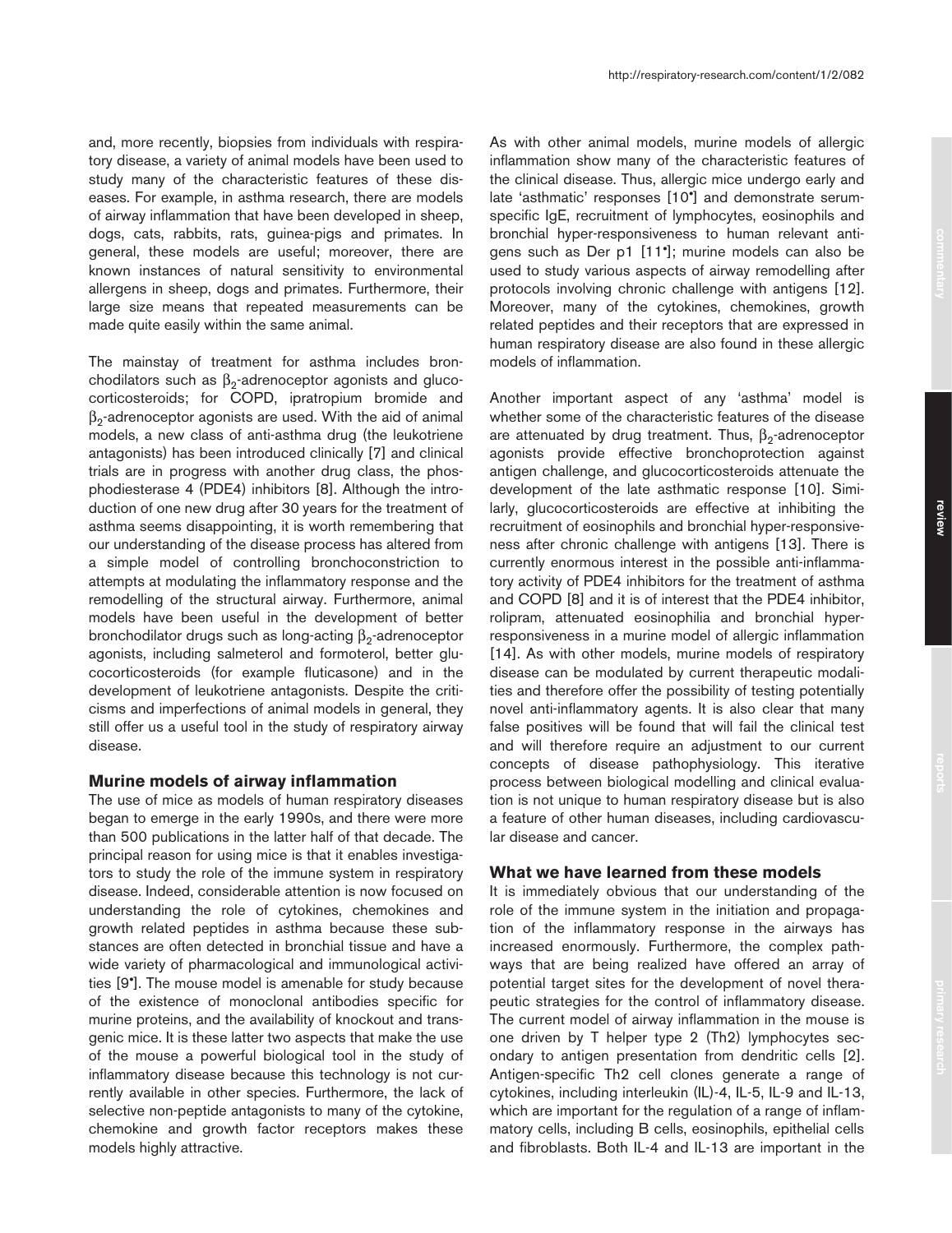isotype switching of B cells to the IgE-secreting phenotype and have also been implicated in the recruitment of eosinophils to the airways. Furthermore, cytokines such as IL-4 and IL-9 can induce eosinophil recruitment by the stimulation of chemokine production from airway epithelium and fibroblasts, whereas IL-5 is an important cytokine for the development, recruitment and maintenance of eosinophils within the airways. Cytokines are also implicated in airway remodelling associated with asthma, because several studies have shown the ability of IL-6, IL-9 and IL-11 to promote fibroblast proliferation and subepithelial fibrosis. The interaction between the immune system and resident cells such as the epithelium and fibroblasts highlights multiple interactions and interconnected networks that are thought to be important in the propagation of the inflammatory response and airway wall remodelling [2,15,16].

However, it is also clear that these models have given us conflicting information about the critical importance of single proteins to the inflammatory response; this is more a reflection of the exuberance of investigators in pursuing the 'holy grail' of inflammation, namely a 'single mediator' hypothesis. As an example, the role of eosinophils in the pathophysiology of asthma is central to our thinking on this disease [1]; although there are numerous reports supporting this view, this is not a universal finding [17••]. This is a picture that is mirrored in murine models, in which there are numerous reports supporting a role for IL-5 and eosinophils in the 'asthma' response [10,18] but under different experimental conditions bronchial hyper-responsiveness is not dependent on the eosinophil [11,18]. It is clear that the lack of a unified hypothesis for the role of various inflammatory substances and cells in the allergic response is a consequence of the sheer complexity of a process that is not completely understood and is unlikely to be described by a linear function but one that is highly complex [19•,20•].

Another important characteristic feature of asthma is bronchial hyper-responsiveness that is a major determinant of the irritability of the airways to environmental stimuli such as cold air, exercise, distilled water, pollutants and allergens. It is clear that strategies designed to suppress bronchial hyper-responsiveness will have a beneficial therapeutic outcome [21]; understanding the mechanisms that lead to this phenomenon is therefore of considerable importance. There are challenges to the measurement of respiratory mechanics in the mouse, and current methods are available that permit the determination of airway responsiveness to either serotonin or methacholine in this species [22]. The change in responsiveness typically observed in such experiments is approx. 2–5-fold, which is of a similar magnitude to that normally seen after an exacerbation of asthma. Before antigen challenge the baseline responsiveness to spasmogens is no different from that in controls; in this respect, mice, like other animal models, differ from humans; they are therefore models of asthma exacerbation to allergens. However, there are examples of mice with a genetic predisposition to increased airway sensitivity to spasmogens in comparison with other strains [22], or altered responsivity after the incorporation of transgenes (such as IL-6, IL-9 and IL-11) [15]. Superimposing the allergic response determined by Th2 cells in these models could be used to study the interaction between allergic inflammation and structural cells in the overall disease process [23].

Thus, it is clear from current models that specific cytokines and chemokines can be targeted to modulate airway inflammation. However, there are a number of conflicting reports citing the importance of several of these cytokines to this response. In some cases, gene knockout strategies often reveal alternative pathways that are 'recessive' under physiological conditions but become important when a 'dominant' pathway is removed. Alternatively, dependence on a particular pathway might be under the control of genetic differences between species, which begs the question as to which model is a better approximation of the clinical condition [18]. If we bear these caveats in mind, important information on the roles of individual cytokines and chemokines, or groups of these substances, in the inflammatory response can still be obtained and novel anti-inflammatory drugs can be developed and ultimately tested in the clinic, which is the key test of any drug under investigation.

#### **Potential novel therapeutic agents**

Mice have long been the domain of immunologists and it is only recently that pharmacologists have discovered the possibilities that are being offered in understanding the role of the immune system in the context of human airway disease. The ultimate test of whether murine models can teach us anything about respiratory disease will be in the development of novel anti-inflammatory agents. Several novel therapeutic agents have been tested in the clinic. Thus, rhuMab 25, monoclonal antibody against human IgE [24] and IL-4R [25] have had modest clinical effects, whereas anti-IL5 antibody [26] and IL-12 [27] treatment did not seem to modulate the late asthmatic response or bronchial hyper-responsiveness. It is clear that these studies rely on the 'single mediator' hypothesis, and strategies designed to suppress inflammatory cell function will prove more successful. To this end, drug companies are attempting to define novel targets involved in the intracellular signalling pathways used by cytokines and chemokines that can be readily tested in murine models. Moreover, strategies attempting to suppress Th2 lymphocyte function by upregulating Th1 lymphocyte activity, or downregulating antigen presentation processes, offer an exciting new area of research that can be readily tested in murine models [28].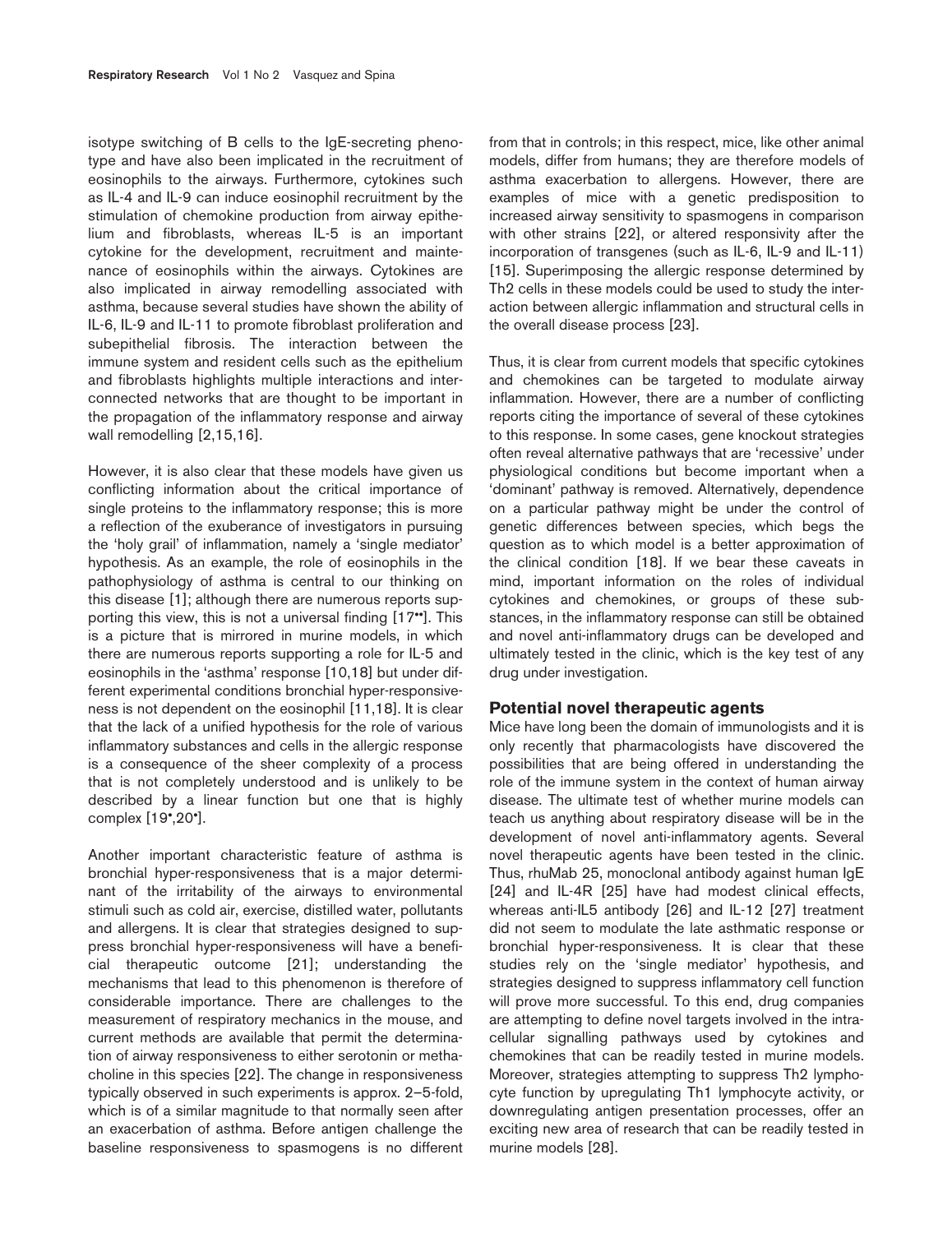## **Conclusion**

Murine models of respiratory disease have taught us much about the role of the immune system in these diseases and the complexity of airway inflammation. We have gone through the first phase of the use of these models, investigating the effect of removing or adding single mediator genes on the inflammatory response. It is the next step, understanding the integration of different signals and their pathways to the overall inflammatory response, that will bring us closer to defining novel therapeutic pathways in respiratory disease.

#### **References**

Articles of particular interest have been highlighted as:

- of special interest<br>• of outstanding inter-
- of outstanding interest

1. Gleich GJ: **Mechanisms of eosinophil-associated inflammation.** *J*  • *Allergy Clin Immunol* 2000, **105**:651–663. See [9•].

2. Romagnani S: **The role of lymphocytes in allergic disease.** *J Allergy*  • *Clin Immunol* 2000, **105**:399–408. See [9•].

- 3. Kemeny DM, Vyas B, Vukmanovi-Stejic M, Thomas MJ, Nobel A, Loh L- • C, O'Connor BJ: **CD8+ T cell subsets and chronic obstructive pul-**
- **monary disease.** *Am J Respir Crit Care Med* 1999, **160**:S33–S37. See [9•].
- 4. Saetta M: **Airway inflammation in chronic obstructive pulmonary**

• **disease.** *Am J Respir Crit Care Med* 1999, **160**:S17–S20.

See [9•].

5. Bousquet J, Jeffery PK, Busse WW, Johnson M, Vignola AM: **Asthma**  • **– from bronchoconstriction to airways inflammation and remodel-**

**ing.** *Am J Respir Crit Care Med* 2000, **161**:1720–1745. See [9•].

6. Jeffery PK: **Structural and inflammatory changes in COPD: a com-** • **parison with asthma.** *Thorax* 1998, **53**:129–136. See [9•].

- 7. Drazen JM: **Treatment of asthma with drugs modifying the leukotriene pathway.** *N Engl J Med* 1999, **340**:197–206.
- 8. Torphy TJ, Page C: **Phosphodiesterases: the journey toward therapeutics.** *Trends Pharmacol Sci* 2000, **21**:157–159.
- 9. Hamid QA, Minshall EM: **Molecular pathology of allergic disease I:**  • **lower airway disease.** *J Allergy Clin Immunol* 2000, **105**:20–36.

Along with the reviews by Gleich [1•], Romagnani [2•], Kemeny *et al* [3•], Saetta [4•], Bousquet *et al* [5•] and Jeffery [6•], this review is an excellent summary of the current standing of the role of inflammatory cells and remodelling in respiratory diseases, including asthma and COPD. The papers provide a detailed account of the molecular mechanisms that are thought to be involved in these diseases.

10. Cieslewicz G, Tomkinson A, Adler A, Duez C, Schwarze J, Takeda K, • Larson KA, Lee JJ, Irvin CG, Gelfand EW: **The late, but not early, asthmatic response is dependent on IL-5 and correlates with eosinophilic infiltration.** *J Clin Invest* 1999, **104**:301–308.

See [11•].

11. Tournoy KG, Kips JC, Schou C, Pauwels RA: **Airway eosinophilia is**  • **not a requirement for allergen-induced airway hyperresponsiveness.** *Clin Exp Allergy* 2000, **30**:79–85.

Together with the paper by Cieslewicz [10•], this paper highlights the complexity of the inflammatory response in allergic inflammation in murine models by demonstrating a critical [10•] and absence [11•] of a role of eosinophils in bronchial hyper-responsiveness after exposure to allergen. These divergent results suggest that multiple mechanisms can operate to initiate changes in bronchial hyper-responsiveness independently of a single mediator and/or cell type.

- 12. Temelkovski J, Hogan SP, Shepherd DP, Foster PS, Kumar RK: **An improved murine model of asthma: selective airway inflammation, epithelial lesions and increased methacholine responsiveness following chronic exposure to aerosolised allergen.** *Thorax* 1998, **53**:849–856.
- 13. Mathur M, Herrmann K, Li X, Qin Y, Weinstock J, Elliott D, Monahan J, Padrid P: **TRFK-5 reverses established airway eosinophilia but not established hyperresponsiveness in a murine model of chronic asthma.** *Am J Respir Crit Care Med* 1999, **159**:580–587.
- 14. Kung TT, Crawley Y, Luo B, Young S, Kreutner W, Chapman RW: **Inhibition of pulmonary eosinophilia and airway hyperresponsiveness in allergic mice by rolipram: involvement of endogenously released corticosterone and catecholamines.** *Br J Pharmacol* 2000, **130**:457–463.
- 15. Elias JA, Zhu Z, Chupp G, Homer RJ: **Airway remodeling in asthma.** *J Clin Invest* 1999, **104**:1001–1006.
- 16. Holgate ST, Davies DE, Lackie PM, Wislon SJ, Puddicombe SM, Lordan JL: **Epithelial-mesenchymal interactions in the pathogenesis of asthma.** *J Allergy Clin Immunol* 2000, **105**:193–204.

17. Smith L, McFadden ER: **Bronchial hyperreactivity revisited.** *Ann*  •• *Allergy Asthma Immunol* 1995, **74**:454–469.

An excellent review that summarizes the findings of numerous clinical studies into relationships between the presence of inflammatory cells in the lung and bronchial hyper-responsiveness. Several studies show that bronchial hyper-responsiveness can occur independently of the presence and/or activation of various inflammatory cells and therefore suggests that we need to alter our current concepts of the underlying mechanisms that contribute towards bronchial hyper-responsiveness.

- 18. Hogan SP, Matthaei KI, Young JM, Koskinen A, Young IG, Foster PS: **A novel T cell-regulated mechanism modulating allergen-induced airways hyperreactivity in BALB/C mice independently of IL-4 and IL-5.** *J Immunol* 1998, **161**:1501–1509.
- 19. Callard R, George AJT, Stark J: **Cytokines, chaos and complexity.**
	- *Immunity* 1999, **11**:507–513.
- See [20•].

20. Hyland ME: **A connectionist theory of asthma.** *Clin Exp Allergy* • 1999, **29**:1467–1473.

Together with Callard *et al* [19•], this review provides a compelling case that inflammatory diseases, including asthma, are not described by linear relationships but involve complex interactions described by a nonlinear system.

- 21. Sont JK, Willems LNA, Bel EH, van Krieken JHJM, Vandenbroucke JP, Sterk PJ: **Clinical control and histopathologic outcome of asthma when using airway hyperresponsiveness as an additional guide to long-term treatment.** *Am J Respir Crit Care Med* 1999, **159**:1043– 1051.
- 22. Drazen JM, Finn PW, De Sanctis GT: **Mouse models of airway responsiveness: Physiological basis of observed outcomes and analysis of selected examples using these outcome indicators.** *Annu Rev Physiol* 1999, **61**:593–625.
- 23. McLane MP, Haczku A, van de Rijn M, Weiss C, Ferrante V, MacDonald D, Renauld JC, Nicolaides NC, Holroyd KJ, Levitt RC: **Interleukin-9 promotes allergen-induced eosinophilic inflammation and airway hyperresponsiveness in transgenic mice.** *Am J Respir Cell Mol Biol* 1998, **19**:713–720.
- 24. Milgrom H, Fick RB, Su JQ, Reimann JD, Bush RK, Watrous ML, Metzger WJ: **Treatment of allergic asthma with monoclonal anti-IgE antibody.** *N Engl J Med* 1999, **341**:1966–1973.
- 25. Borish LC, Nelson HS, Lanz MJ, Claussen L, Whitmore JB, Agosti JM, Garrison L: **Interleukin-4 receptor in moderate atopic asthma. A phase I/II randomized, placebo-controlled trial.** *Am J Respir Crit Care Med* 1999, **160**:1816–1823.